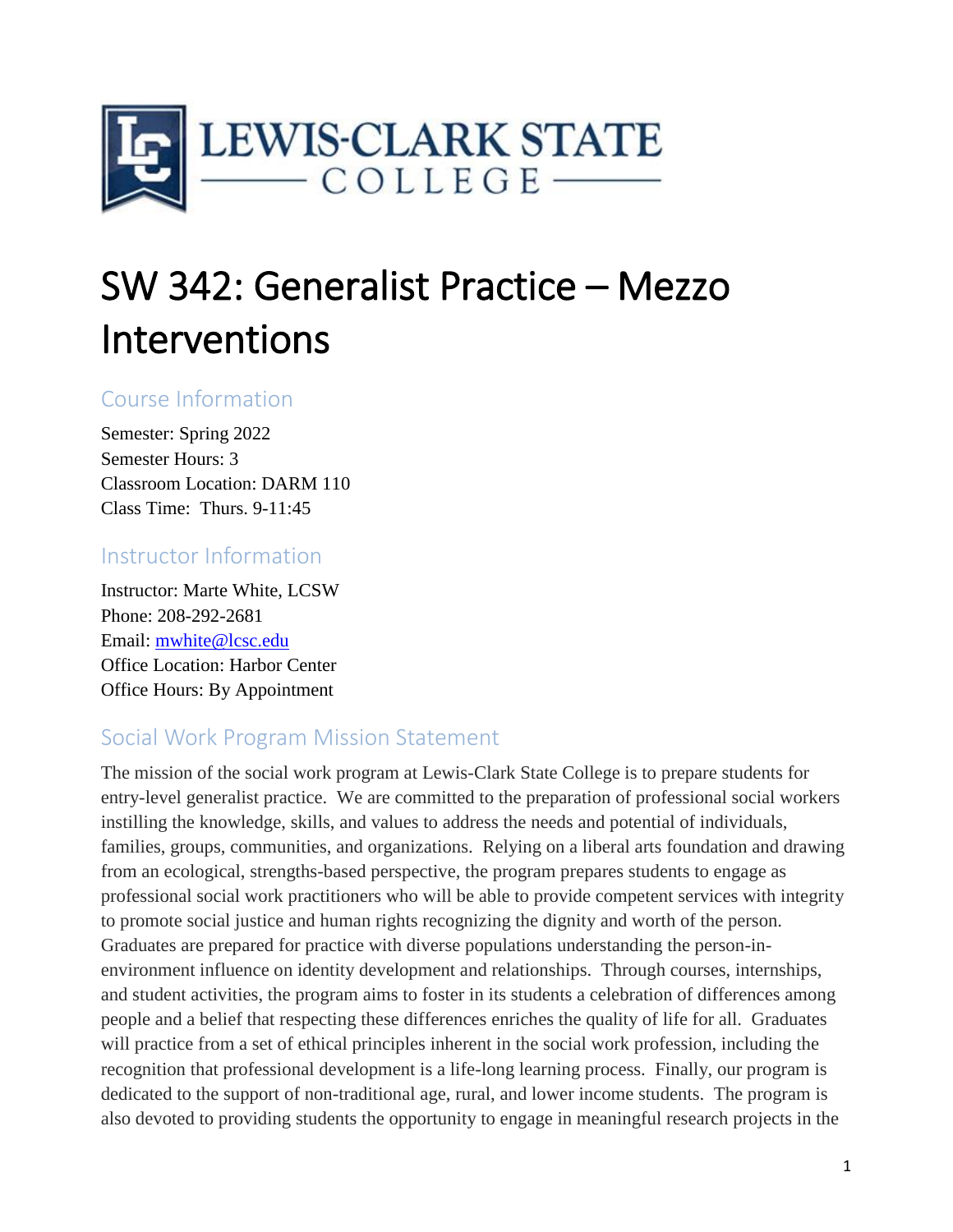community in which they live by conducting program evaluations and needs assessments through our research sequence, which culminates in a public symposium. (Revised January 7, 2015)

# INTRODUCTION AND OVERVIEW

The course is taught experientially and maintains the atmosphere of self-examination and the learning and application of theory. The communication and interpersonal skills are taught as well as skills needed to be an effective group member, which is essential to becoming a good leader. Students are expected to work collaboratively with other students and to actively plan and implement a leadership demonstration session within the class. Students are expected to experiment with leadership functions and styles. Knowledge from this mezzo practice course is utilized and applied in other social work courses requiring group projects. The experience students' gain by designing and leading a group session is built upon as they proceed to the generalist practice courses and field instruction in the senior year. This course introduces work tasks into the groups and provides the opportunity for students to build professional participatory and decision-making skills.

# COURSE DESCRIPTION

Building upon previous practice classes, this course explores the theories and dynamics of group behavior, and the techniques of working with and within diverse groups in a variety of community and organizational contexts. Students learn to assess interaction patterns, individual change through group processes, ethical options and their own group skills as an emphasis within generalist practice. Course enrollment is limited to Social Work majors. Pre-requisite: SW 341 and admission to social work program.

# PURPOSE OF THE COURSE IN THE CURRICULUM

The purpose of this course is to provide students with a basic understanding of the use of group work as an effective generalist intervention in a variety of settings including: preventative, curative, rehabilitative, educational, and developmental models. Students will develop the necessary skills, values, and knowledge for understanding and assessing: group dynamics, structure, and process; while developing the required practice skills to facilitate and lead groups in clinical and communitybased practice settings. In addition, students will develop understanding of the typology of groups, the functions and roles of groups members, stages of group development, types of styles of group leadership, and foundational skills and techniques of group facilitation.

As a result of the focus on competency-based education, the faculty has identified within the LCSC curriculum where the Core Competencies and Practice Behaviors are addressed. Below are five of the nine Core Competencies and seven Practice Behaviors that are addressed in this course.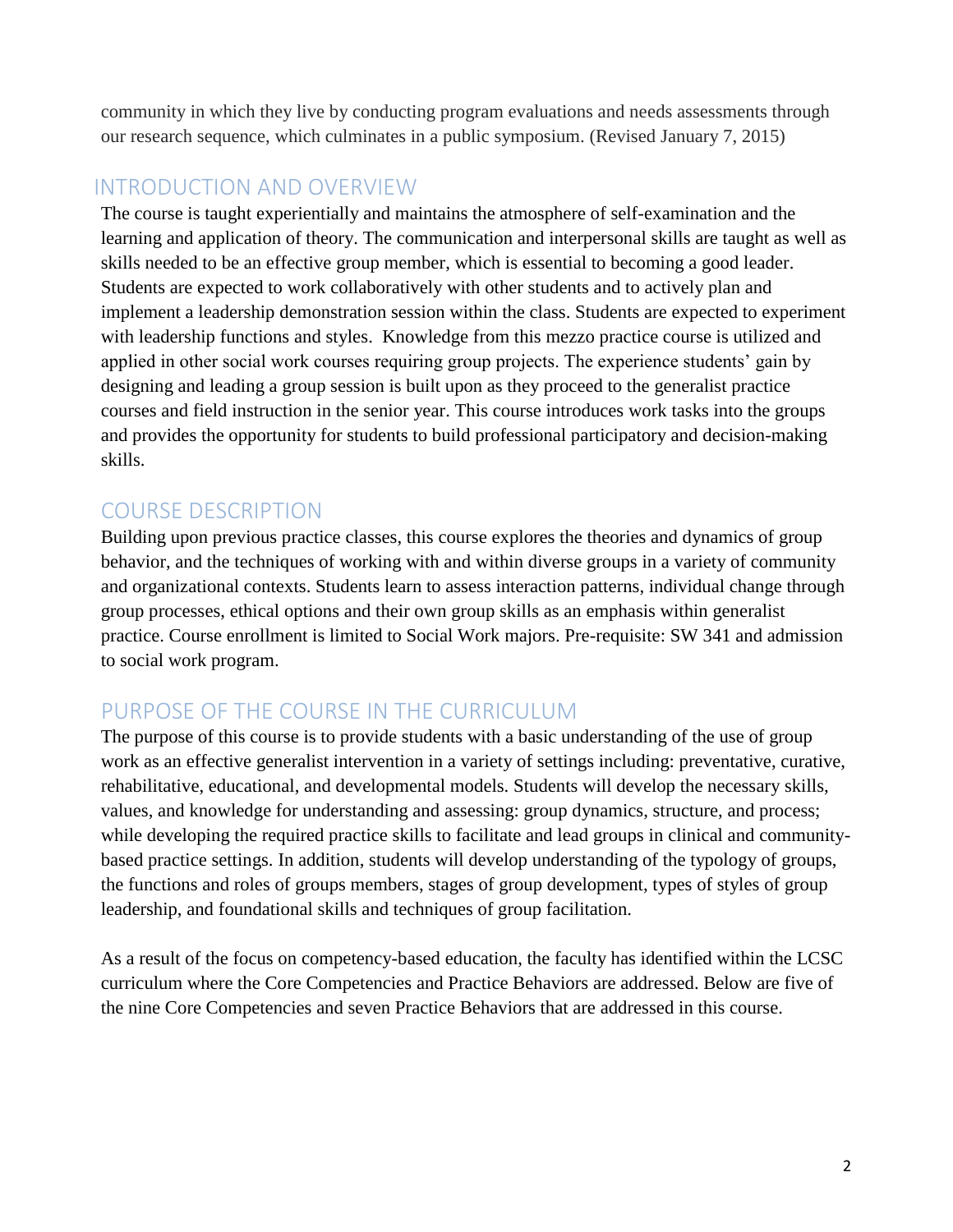# Educational Policy & Accreditation Standards (EPAS) Competencies & Practice Behaviors (Expected Learning Outcomes) Met in Course

The Council on Social Work Educations sets educational standards for all accredited social work programs. The *2015 Educational and Policy Accreditation Standard (EPAS)* establishes 9 Core Competencies and 31 Practice Behaviors that social work students are expected to meet upon graduation from an accredited BSW Program. Professional Social Work Education is competency based education.

# Educational Policy 2.1: Core Competencies Definition

*Competency-based education is an outcome performance approach to curriculum design. Competencies are measurable practice behaviors that are comprised of knowledge, values, and skills. The goal of the outcome approach is to demonstrate the integration and application of the competencies in practice with individuals, families, groups, organizations and communities.*

As a result of the focus on competency-based education, the faculty has identified within the LCSC curriculum where the Core Competencies and Practice Behaviors are addressed and measured. Below are the Core Competencies and Practice Behaviors that are addressed in this course. Please note that the Practice Behaviors are linked to the Course Objectives and Assignments.

| Competency 1:    | Demonstrate Ethical & Professional Behavior                         |  |
|------------------|---------------------------------------------------------------------|--|
| 1.1              | make ethical decisions by applying the standards of the NASW        |  |
|                  | Code of Ethics, relevant laws and regulations, models for ethical   |  |
|                  | decision-making, ethical conduct of research, and additional codes  |  |
|                  | of ethics as appropriate to context                                 |  |
| 1.3              | demonstrate professional demeanor in behavior; appearance; and      |  |
|                  | oral, written, and electronic communication                         |  |
| 1.4              | use technology ethically and appropriately to facilitate practice   |  |
|                  | outcomes                                                            |  |
| 1.5              | use supervision and consultation to guide professional judgment     |  |
|                  | and behavior                                                        |  |
| Competency 2:    | <b>Engage Diversity and Difference in Practice</b>                  |  |
| $2.2\phantom{0}$ | present themselves as learners and engage clients and               |  |
|                  | constituencies as expert of their own experiences                   |  |
| 2.3              | apply self-awareness and self-regulation to manage the influence of |  |
|                  | personal biases and values in working with diverse clients and      |  |
|                  | constituencies                                                      |  |

# 2015 Social Work Competencies Applied to this Course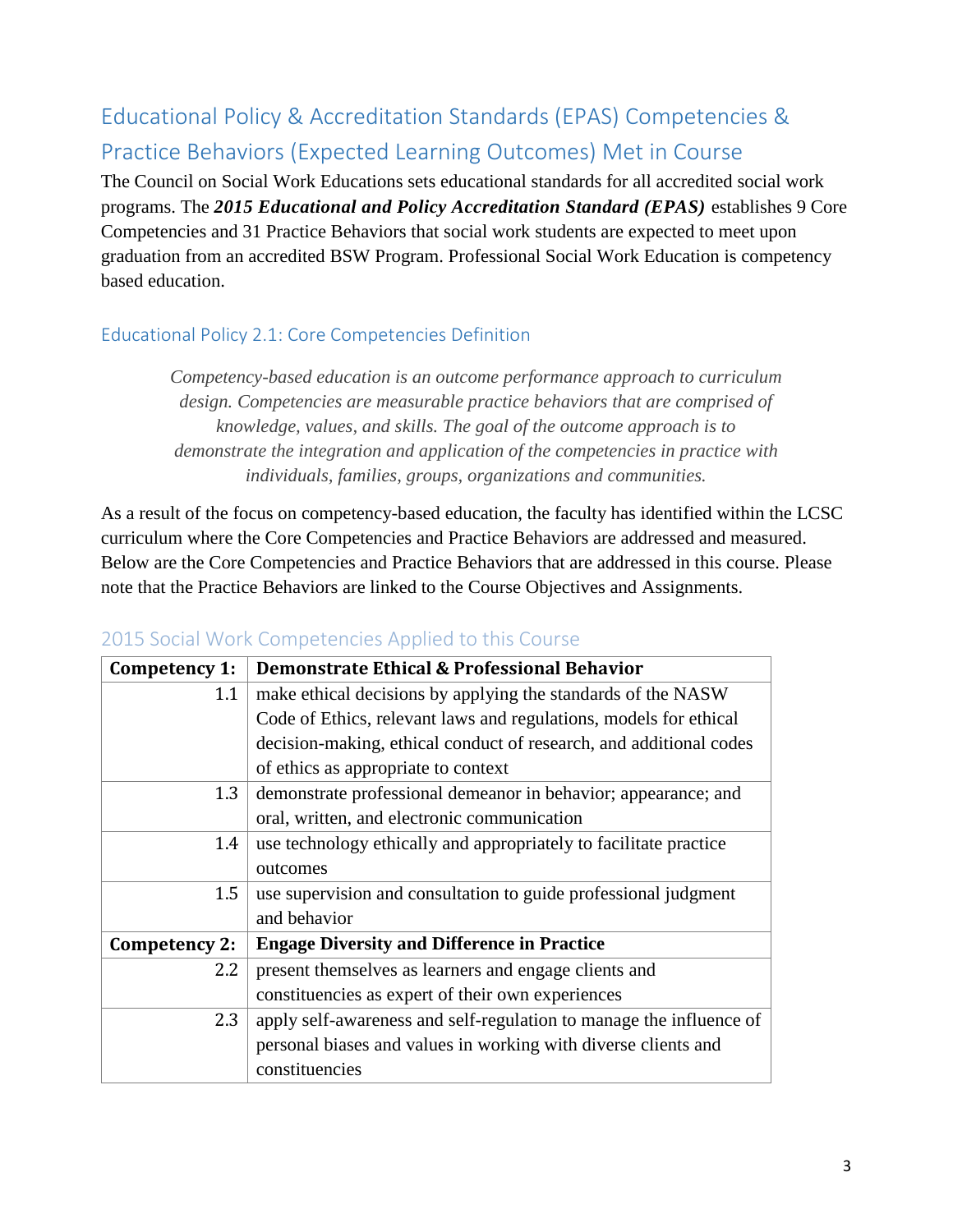| <b>Competency 3:</b> | <b>Advance Human Rights and Social, Economic and</b><br><b>Environmental Justice</b>                                    |  |  |
|----------------------|-------------------------------------------------------------------------------------------------------------------------|--|--|
| 3.1                  | apply their understanding of social, economic, and environmental                                                        |  |  |
|                      | justice to advocate for human rights at the individual and system                                                       |  |  |
|                      | levels                                                                                                                  |  |  |
| 3.2                  | engage in practices that advance social, economic, and                                                                  |  |  |
|                      | environmental justice                                                                                                   |  |  |
| Competency 4:        | <b>Engage in Practice-informed Research and Research-informed</b><br><b>Practice</b>                                    |  |  |
| 4.1                  | use practice experience and theory to inform scientific inquiry and<br>research                                         |  |  |
| 4.2                  | apply critical thinking to engage in analysis of quantitative and<br>qualitative research methods and research findings |  |  |
| 4.3                  | use and translate research evidence to inform and improve practice,                                                     |  |  |
|                      | policy, and service delivery                                                                                            |  |  |
|                      | Intervene with Individuals, Families, Groups, Organizations,                                                            |  |  |
| Competency 8:        | and Communities                                                                                                         |  |  |
| 8.4                  | negotiate, mediate, and advocate with and on behalf of diverse                                                          |  |  |
|                      | clients and constituencies                                                                                              |  |  |
|                      | <b>Evaluate Practice with Individuals, Families, Groups,</b>                                                            |  |  |
| <b>Competency 9:</b> | <b>Organizations, and Communities</b>                                                                                   |  |  |
| 9.1                  | select and use appropriate methods for evaluation of outcomes                                                           |  |  |
| 9.2                  | apply knowledge of human behavior and the social environment,                                                           |  |  |
|                      | person-in-environment, and other multidisciplinary theoretical                                                          |  |  |
|                      | frameworks in the evaluation of outcomes                                                                                |  |  |
| 9.3                  | critically analyze, monitor, and evaluate intervention and program                                                      |  |  |
|                      | processes and outcomes                                                                                                  |  |  |
| 9.4                  | apply evaluation findings to improve practice effectiveness at the                                                      |  |  |
|                      | micro, mezzo, and macro levels                                                                                          |  |  |

# REQUIRED TEXTS/READINGS

- Zastrow, C. H. (2018). *Social Work with Groups a Comprehensive Worktext*. (10<sup>th</sup> ed.). Brooks Publishing
- Stahl, B. & Goldstein, E. (2010). *A Mindfulness-Based Stress Reduction Workbook*. New Harbinger Publications.
- American Psychological Association. (2020). *Publication manual of the American Psychological*  Association. (7<sup>th</sup> ed.). A.P.A.
- NASW, Inc. (1997). *Code of Ethics of National Association of Social Workers*. Author.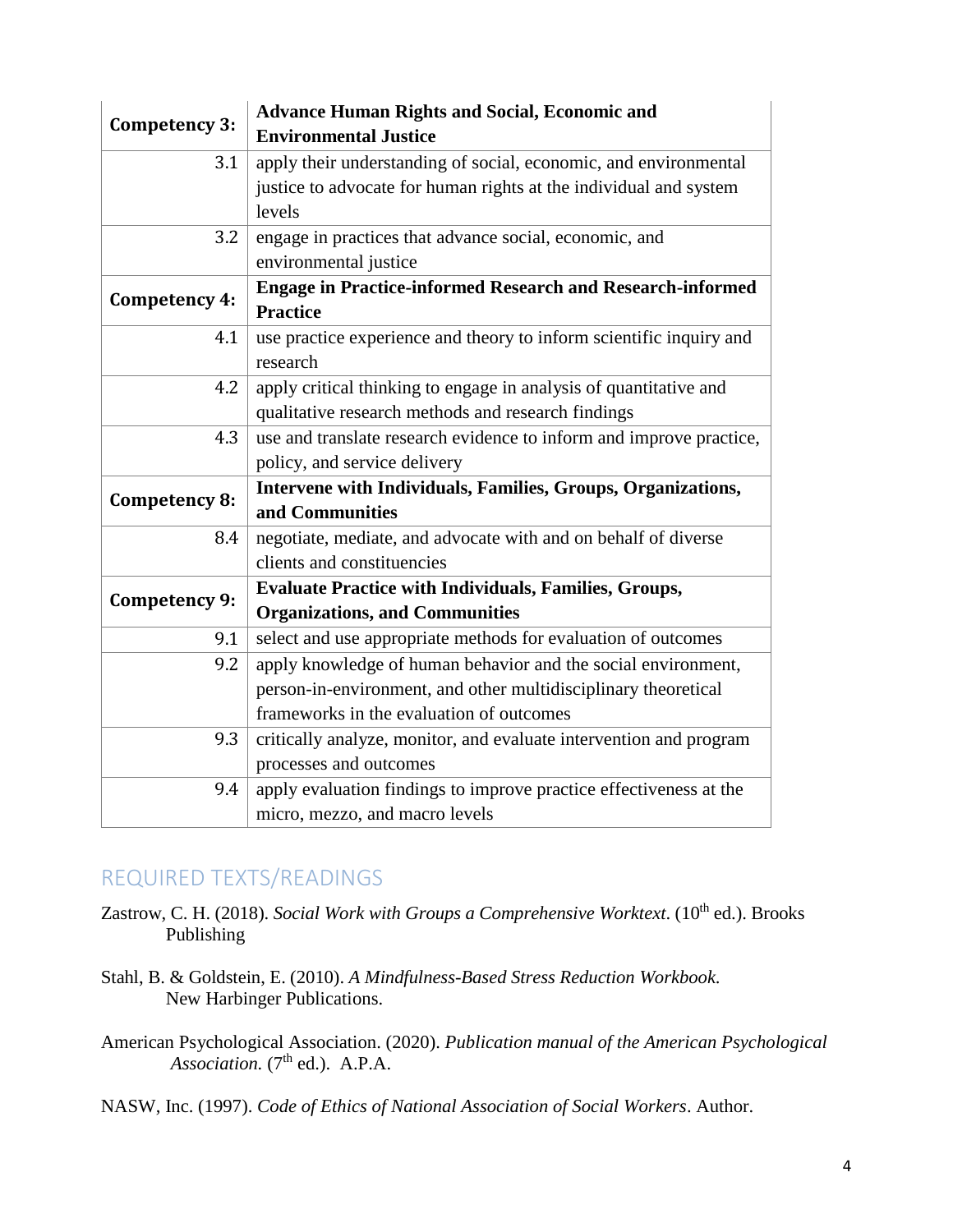# Classroom Expectations

# Attendance

The primary teaching approach in this class will be collaborative learning. Materials in the course will be presented through, lectures, group work, and media presentations. Students will be responsible for all materials presented in class and all outside assignments. Assigned readings and topics for the day are outlined in the Course Schedule and students are expected to come to class prepared to discuss the assignments. An absence is not an excuse for not coming to class prepared to be actively involved. Missing fifteen percent (15%) or more of the scheduled class sessions is considered excessive absences and will result in the reduction of your final grade by 1 (one) letter grade. This policy applies to all classes taught as part of the social work curriculum. Exceptions to this policy may be made at the discretion of the instructor. (Found in [Social Work Handbook](http://www.lcsc.edu/media/5056910/SOCIAL-WORK-STUDENT-HANDBOOK-6-5-2017.pdf) p. 17).

# **Tardiness**

Students in a professional program should conduct themselves as professionals in relation to the class session and assignments. It is not acceptable to be late for classes except in unusual circumstances. Frequent lateness or other unprofessional class conduct is likely to result in a lowered grade. Students are also evaluated on their personal and professional behavior or conduct in class as described in the Social Work Handbook.

# Shared Client and Agency Information

In the classroom, students and professors will occasionally discuss clients and agencies. In these Homework s, it is expected that information about clients and agencies should be disguised or eliminated if clients could be identified and that this information is to be held in confidence within the bounds of the Code of Ethics. You must disguise the identity of clients in written assignments including changing the name of the client.

### Deadline for Submission of Class Assignments

1. Assignments must be submitted to the instructor via Canvas. Do not email assignments as they may get lost in the process.

2. Tests and assignments are due on the dates listed on the syllabus and in Canvas or as scheduled by the instructor of this course. Late papers and tests are automatically docked 1 letter grade. If due to extreme extenuating circumstances, the student is unable to turn a paper in on time, the student must contact the instructor prior to the due date of the assignment.

3. Extra Credit: There are no extra credit assignments for this course.

### Re-write Policy

Rewrites are not an option in this class, unless instructed by the professor to re-write. If you have any questions regarding the assignment, please do not hesitate to reach out to me. As the assignments are given on the first day of class (or at least two weeks before the assignment is due for pedagogical reasons) and because sufficient time is given, it is expected that quality work is submitted.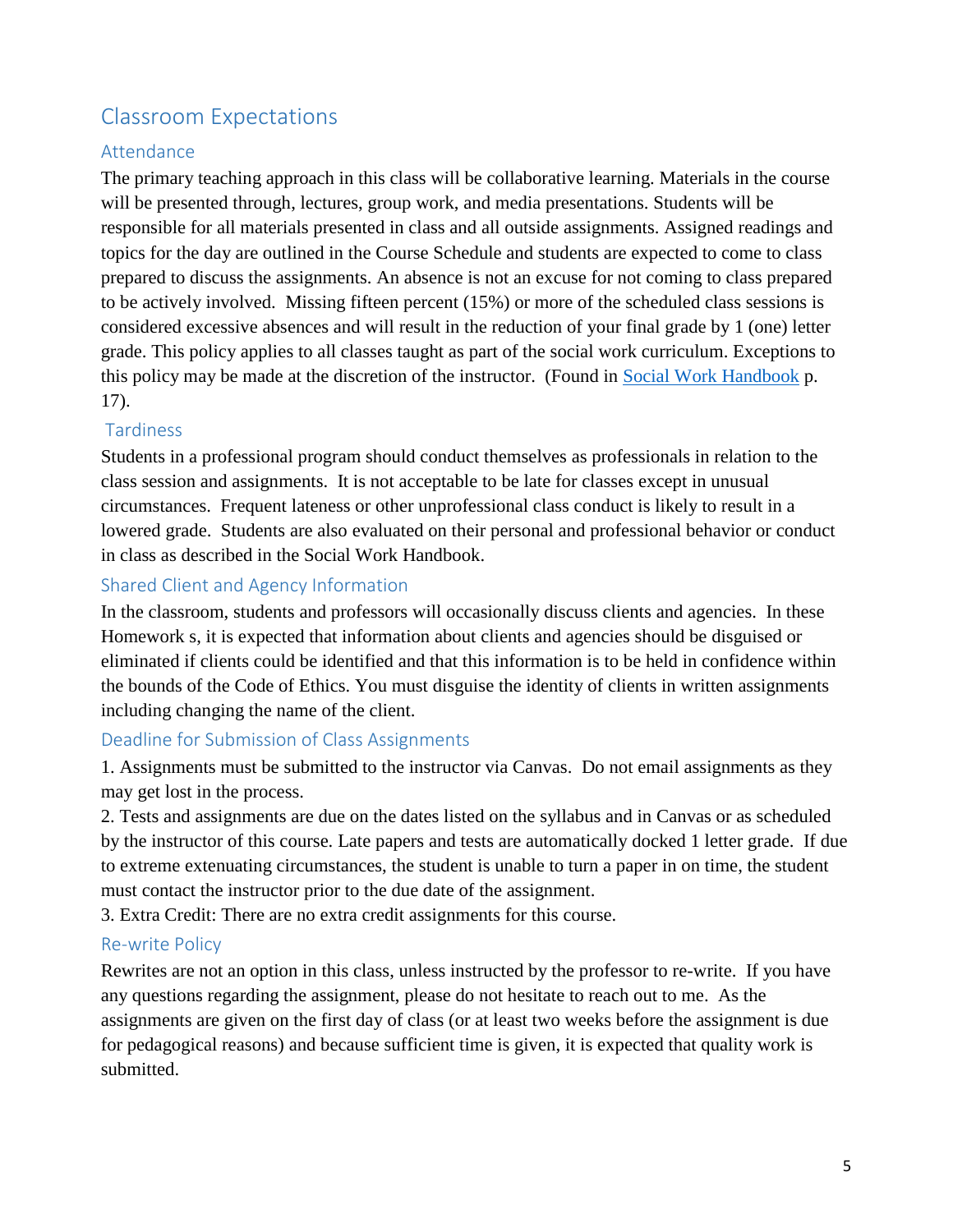### Cell Phone Policy

The use of Cell Phones will not be tolerated during classroom hours. Students who choose to utilize their phones for Facebook, texting, or any other activity will be asked to leave the classroom. I do understand there may be circumstances for family or work which may at times require you to keep your cell phone on or to be available. If this is the case, please let me know before class begins.

### Professional Writing Standards

All printed work submitted to this professor should be prepared at a college standard of professional editing in accordance with the *Publication Manual of the American Psychological Association (7th Ed.)*. Therefore, allow sufficient preparation time for proofreading and correction of typos, misspellings, and grammatical errors. Students may be required to submit papers to the writing center before they will be graded by the professor.

The reason for the writing expectations is that professionals are often judged based upon the quality of their written work. Carelessness in spelling and editing suggests that there will also be mistakes in the substance of the work. Therefore, written work, which has misspellings and other editing problems, will be graded down on this basis alone. All work must be completed in 12 point font, preferably Times New Romans style or a similarly readable style.

**Note:** The efforts you make will help you with your courses at LCSC as well as throughout your professional career because you will continue to be judged by other professionals on the basis of your written work.

#### Academic Honesty and Plagiarism

Part of the mission of Lewis-Clark State is to educate students to be ethical. Students share with the faculty the responsibility for academic honesty and integrity. The College expects its students to do their own academic work. In addition, it expects active participation and equitable contributions of students involved in group assignments. Violation of the Academic Integrity Statement, in whole or part, could result in an "F" grade for the course. In addition to action by the professor, all incidents will be reported to the Social Work Program Director and possibly the Vice President of Student Affairs. The following acts of academic dishonesty are not acceptable:

- Cheating: using or attempting to use unauthorized materials, information, or study aids in any academic exercise (e.g., an exam).
- Fabrication: unauthorized falsification or invention of any information or citation in an academic exercise (e.g., a paper reference).
- Plagiarism: representing the words or ideas of another as one's own in any academic exercise (e.g., failing to cite references appropriately or taking verbatim from another source). OR, using previously submitted papers.
- Facilitating academic dishonesty: helping or attempting to help another to commit academic dishonesty (e.g., allowing another to copy from your test or use your work).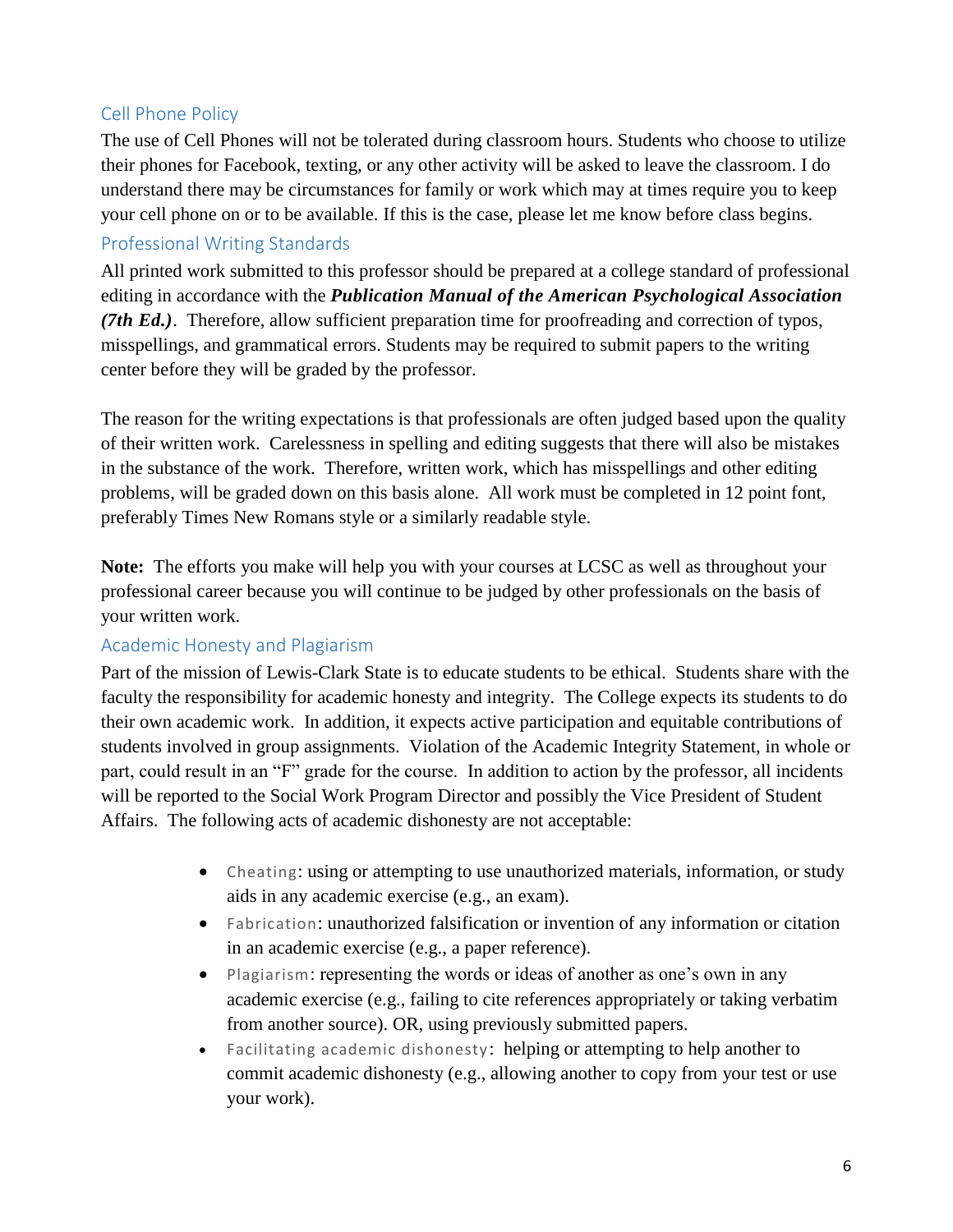# Challenging a Grade

Students who wish to challenge a grade must do so in writing within one week of receiving a grade. I will consider your request and determine whether or not to review your grade. If I choose to review your grade I will review your assignment in full and may adjust your grade up or down.

#### Social and Economic Justice

#### Lewis-Clark State College's Statement of Inclusion

*Regardless of race, color, age, sex, religion, national origin, disability, veteran status, or sexual orientation, you will be treated and respected as a human being.* Please visit [LCSC's Diversity](http://www.lcsc.edu/diversity/) web page for more information.

#### Social Work Program Expectations

The faculty members of the Social Work Program believe that we all share a responsibility for championing social and economic justice for all members of society. Guided by the *NASW Code of Ethics*, social workers should strive to:

- Eliminate personal and institutional discrimination,
- Ensure access to needed resources and opportunities for all persons,
- Expand options and opportunities for everyone, but especially for persons who are disadvantaged or disenfranchised,
- Respect cultural diversity in society,
- Advocate changes that improve social conditions and promote social justice,
- Encourage participation in the democratic process, and
- Encourage people to develop their own voice.

# Grading Procedures

### Grading Scale

|      | 95-100%  | A- | 90-94.9%        |
|------|----------|----|-----------------|
| $B+$ | 87-89.9% | B  | 83-86.9%        |
| $B-$ | 80-82.9% |    | 77-79.9%        |
|      | 73-76.9% | ◡  | 70-72.9%        |
|      | 63-69.9% | E  | 62.9% and below |

#### Grade Definitions

|                | A Above and beyond                                                                     |
|----------------|----------------------------------------------------------------------------------------|
| B              | Appropriate college level work meeting the syllabus' expectations                      |
|                | $\vert$ C $\vert$ Minimal level for content and written communication                  |
| $\overline{D}$ | Poor content or poor written communication, and/or incomplete, and/or late             |
| $\mathbf{F}$   | Below minimum standards for content and written communication, incomplete, and/or late |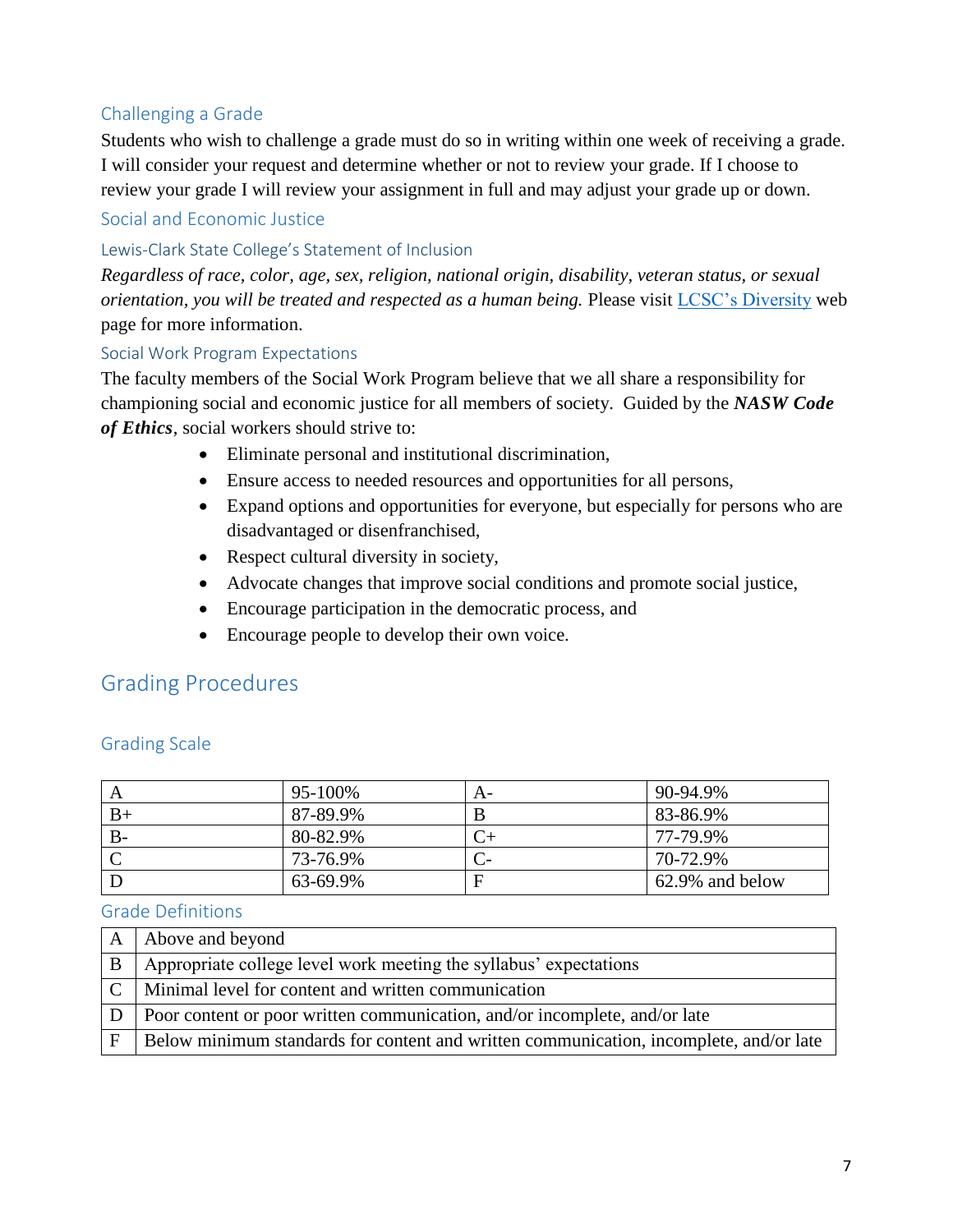# LEARNING ACTIVITIES

#### READING

*Required Reading*: Students are expected to complete all reading by the due dates listed in the course outline. The class sessions will build upon the assigned reading material. At points in the semester, materials may be posted on Canvas, or handed out in class. It is the responsibility of the student to ask questions when the reading assignments are not clear or if questions arise about the readings.

#### Weekly Quizzes (10 @ 10 points)

There are 10 weekly quizzes on the required readings beginning week 2. Quizzes can be found on Canvas and will consist of multiple choice, true/false, and essay questions. Quizzes will be taken on your own time. *Please see course outline for due dates.*

#### JOURNALS (10 @10 points each)

The student will submit weekly journals regarding group cohesion and process. Journals will be turned in through Canvas. The journals will cover students' experience in both the treatment group experience and the task group experience. Specific questions to be answered are: 1. Do I feel safe in the group. 2. Do I feel respected? 3. Do all members participate? 4. Is there conflict in the group, and how is it being handled. 5. What have I learned this week?

#### GROUP FACILITATION EXERCISE – Experiential Learning – Therapeutic Groups (2 @ 50 points each)

Students will take turns facilitating the Therapeutic Group – The Mindfulness Based Stress Reduction during the semester. As a group leader, the student must prepare for and facilitate the therapeutic group. Groups should not be longer than 1 hour in length. If you need to arrange the classroom for your group, this should be completed prior to class starting.

At the time of the group, the group leader must (1) state the goal for the group session, (2) present any theoretical material that provides information on how the goals can be achieved in the group, and (3) lead the group in one or more group exercises which illustrates the key concepts and gives participants practice in acquiring the skills that are described in the theoretical material. For this exercise, the instructor will be looking at the extent to which the group leader was able to get the entire group involved and interested in the material.

*This is not a class presentation and will not involve a PowerPoint presentation or lecture. This*  assignment is designed to give the student the experience of facilitating a group. This assignment cannot be made up. If you are not able to present on your specified day, it is up to you to switch days with another student in order to complete the assignment.

#### COMMUNITY GROUP OBSERVATION PAPER (100 points)

Students will be expected to attend a group in the community (e.g. support groups, 12-step programs, group meeting around a community issue, small group meetings in a church, synagogue, or mosque that is a planned meeting with an agenda in mind). Students will write an analysis of the group process. Ideally, this would be a group the student has already been a member of or has some interest in the topic or population. (If you attend a 12-Step group, call ahead and make sure it is an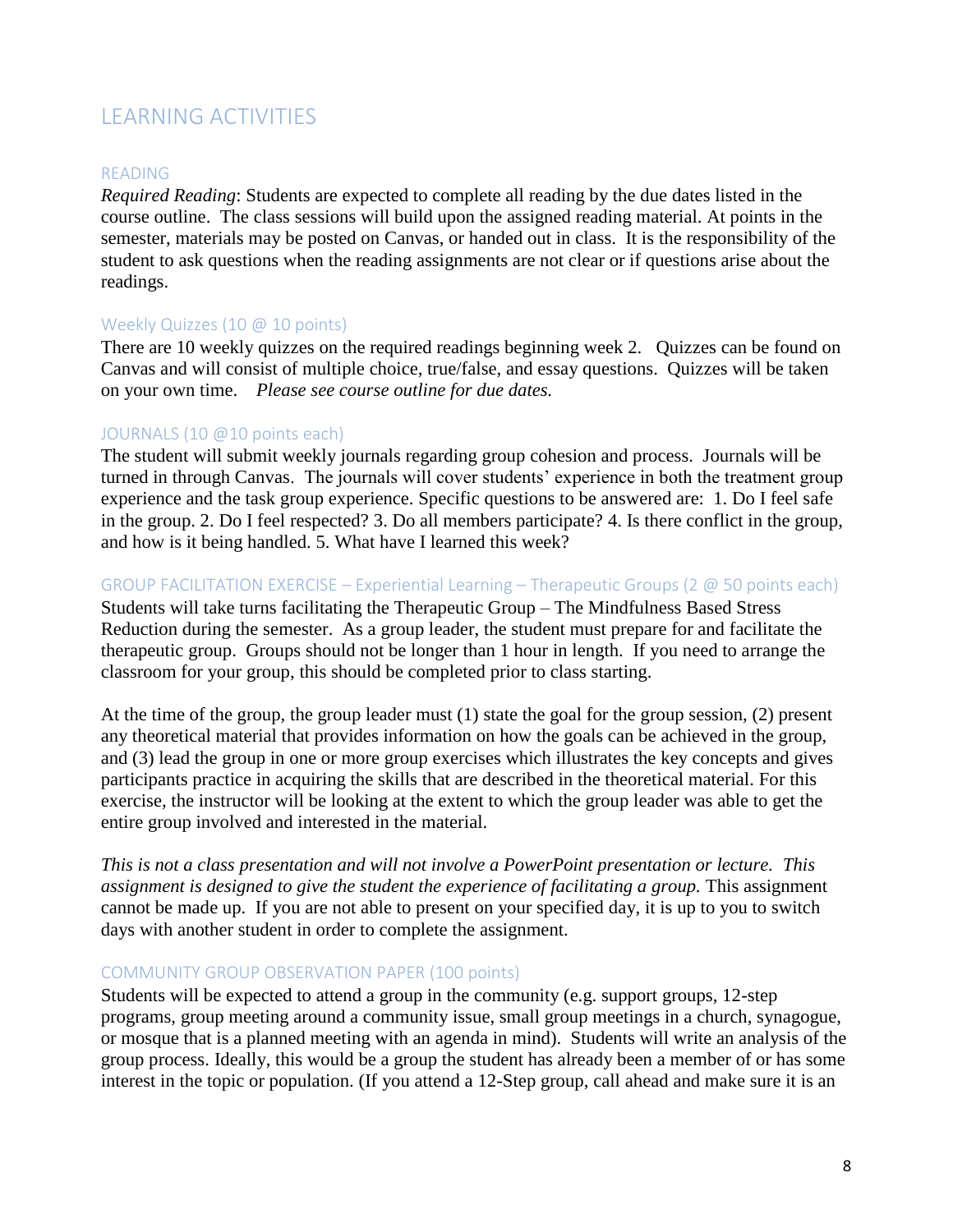"open" group). Students should be alert to protecting group member confidentiality in their analysis. A grading rubric for this assignment can be found on Canvas. *See course outline for the due date.*

### This paper must be written in APA, 6<sup>th</sup> edition. The paper should be 8-10 pages. **This paper should include the following headings (in bold):**

- **Demographic Data of the Group**: Date, Location, Duration of the Group, Time of day, Describe the environment in which the group took place, Ethnic, cultural, socioeconomic make-up of the group, Group Classification (What type of group is this?)
- **Group Participants**: Nominal Name (Make up names to protect confidentiality), Describe the participants including brief physical description, age and affect
- **Facilitator(s):** Describe the leader(s) of the group. Discuss the facilitator's leadership style.
- **Group Process Recording** (Brief overview of what happened in the group)
- **Group Analysis/Assessment**: Group stage and development, Communication Patterns, Group Norms, Participant Roles and their effect on the group, Group Themes that emerged, Conflict, Problem-Solving, and Decision-Making styles of the group,
- **Personal Reflections of the Group Process**: (What emotions and feelings did you experience observing the group? What concerns did you have about the group and/or leadership of the group? What did you learn from observing this group? What might you do differently if you were leading the group?)

#### GROUP ROJECT – Experiential Learning – Task Groups This is a 5 Part Project

As professional social workers, you will be asked at some point in your career to create a group or justify bringing an intervention to your agency. To accomplish that task, you will need be able to create a proposal and present this to your agency. A proposal is a rationale for the intervention and a curriculum overview. This assignment takes you through the steps of creating this proposal. First, you will be defining the population you serve and identifying their needs. Second, you will research the interventions that have been proven effective and provide a rationale for why you chose the one you did (i.e., the intervention covers all or most of the identified needs of the clients). Third, you will create a 4-week group-based curriculum using the intervention you chose. Fourth, you will combine parts 1-3 after making the corrections indicated by your instructor. Finally, you will present your proposal to the class as if we were the agency you are working for. Your focus for this assignment should be submitted to the instructor by the end of the first full day intensive, where it will be approved/not approved by the instructor.

This paper must be written in APA format. Scholarly articles must be used. Websites, television shows, social media, YouTube, Wikipedia, and other non-scholarly sources are not acceptable. Should you find good information on a website, do the research and find out what scholarly source they used.

**There are four parts to this assignment**. It will be up to each group to define roles and responsibilities of group members. This should be one of the first activities your group engages in.

Part 1: Define the Population and Identify Needs (100 points)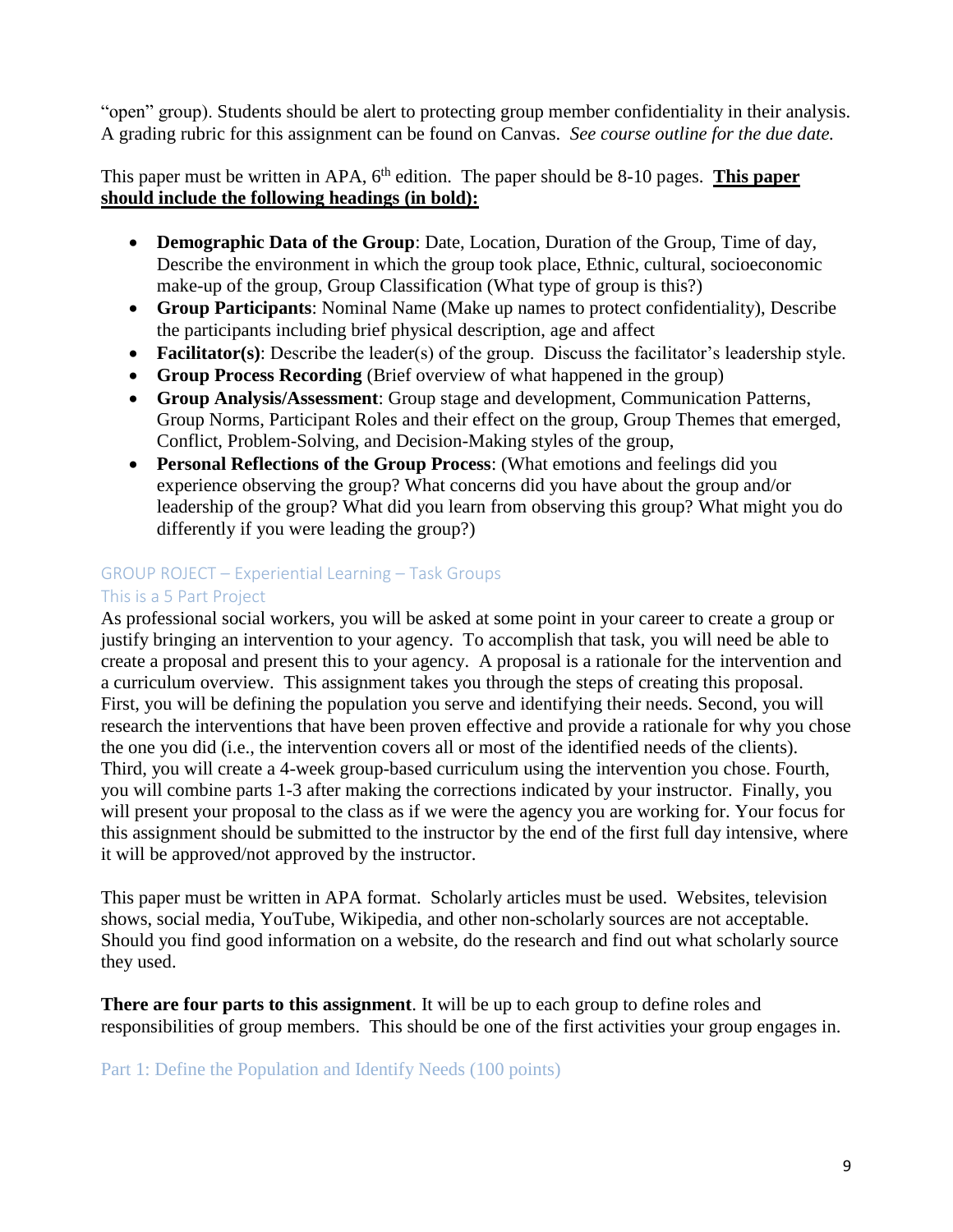After the group decides on the topic/focus of the project, each group member should independently research general information about the particular issue that the population encounters (2 scholarly sources minimum per group member).

Gather information that increases your general understanding of the problem. This part of the paper should contain information about (1) the prevalence of the problem, (2) how does this problem present in families (i.e., behavioral concerns, interpersonal concerns, social concerns) (3) how does it affect the adults, siblings, and other family members. This part of the paper should be approximately 3-4 pages.

The group will need to use Google Docs for this project and invite the instructor to edit the document. This group paper should be written in APA format and include a reference page with the scholarly sources. One person should take responsibility for collecting and compiling each members' work. The other group members should be editors and make sure the paper flows and all grammar, sentence structure and APA mistakes are corrected. Do not correct your group members' typos and grammatical mistakes. Add comments in Google Docs to help them make their own corrections. Although this paper is a group effort, it should be submitted individually on Canvas.

#### Part 2: Evidence-Based Interventions and Rationale for Intervention (100 points)

Each group member should independently research evidence-based practices generally used as interventions for the particular population/issue the group is focusing on (2 scholarly sources minimum per group member).

This part of the paper should discuss the strengths, weaknesses, and applicability of each of the interventions you found. The paper should include a summary of the interventions and a paragraph (or two) identifying what intervention you will be using and why you chose it. The paper should be approximately 3-4 pages (not including cover page and reference page). This group paper should be written in APA format and include a reference page with the scholarly sources. One person should take responsibility for collecting and compiling each members' work. The other group members should be editors and make sure the paper flows and all grammar, sentence structure and APA mistakes are corrected.

#### Part 3: Proposal and Curriculum Plan (100 points)

The third part of this assignment is a curriculum plan. You will design a four-week curriculum for the families you have been researching. Based on what you have learned about the presenting problem, and what you have found in regard to interventions, you will use your critical thinking skills and design a four-week group intervention for your families. You may use parts and pieces of the interventions you found to develop group sessions that you feel will be helpful for your population. If you feel the group needs to continue after the four-week sessions you have created, then indicate in the paper and on your presentation what you would recommend and how you would set that up.

This part of the paper should contain the following headings and information:

**Purpose** - Brief statement of the purpose for the group and how the group will conduct its work. It should also include the job description of the social worker.

**Membership** - Specific population for the group and why population was chosen. **Composition -** Criteria for member inclusion/exclusion.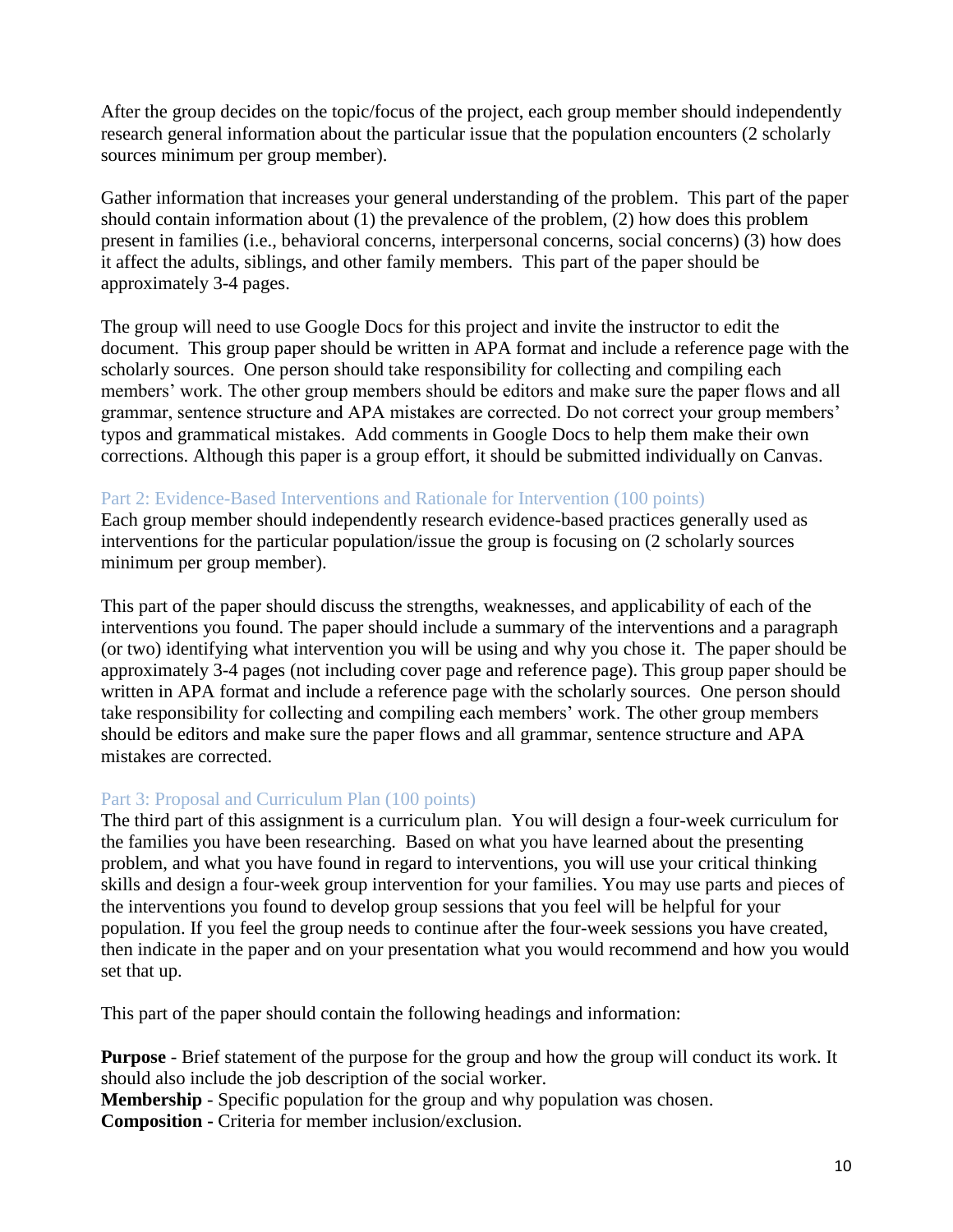**Recruitment -** Methods to be used to recruit group members.

**Contract -** Number, frequency, length, and time of meeting.

**Environment** - Physical arrangements (room, space, materials), Financial arrangements (budget, expense, income), Special arrangements (child care, transportation, other).

**4-Week Curriculum Plan** - What do you plan to do, the exact nature of the content of the group session, what is the expected outcome, and how will you measure the efficacy of the intervention.

This paper should contain at least five academic resources (peer reviewed journal articles). The paper should be written in 7<sup>th</sup> edition APA format. Although this paper is a group effort, it should be submitted individually on Canvas.

### Part 4: Final Group Project Paper (100 points)

The group will combine parts 1-3 of the assignment into one cohesive, logically flowing paper. This group paper should be written in APA format and include a reference page with all the scholarly sources. One person should take responsibility for collecting and compiling the paper. The other group members should be editors and make sure the paper flows and all grammar, sentence structure and APA mistakes are corrected.

Although this paper is a group effort, it should be submitted individually on Canvas. **Ten percent of this final paper grade will be decided by group members**. Group members should print and complete the member grade form in Canvas, located under assignments.

### Part 5: Group Presentation (100 points)

Each group will create a PowerPoint presentation on your topic from the group paper. This presentation will provide an opportunity for you to teach your peers what you have learned about your population and the issue you have been studying. Total class presentation should be approximately 30 minutes. The presentation should include information from Part 1 – Overview of population and presenting problem; Part 2 – Overview of evidence based practices for this presenting problem; Part 3 – Curriculum plan, and rationale for why your group chose the interventions you did.

Professional presentations typically involve visual aids such as power point slides, charts, graphs, handouts, or other materials.

# Group Participation (100)

Group participation and involvement will be assessed by group members in consultation with instructor. Group members are expected to participate in all activities, including all Zoom meetings, turning in written assignments to the group in a timely manner.

**\*\***All due dates are posted in the Course Schedule and on Canvas. Assignments turned in late will automatically be reduced by one grade point. No papers will be accepted after May 5, 2021

| Date     | Week | Topic                                                           | Reading   | <b>Assignments</b><br>Due |
|----------|------|-----------------------------------------------------------------|-----------|---------------------------|
| Jan $20$ |      | <b>Class Overview and Expectations</b><br>Group Goals and Norms | Chapter 2 |                           |

### Weekly Outline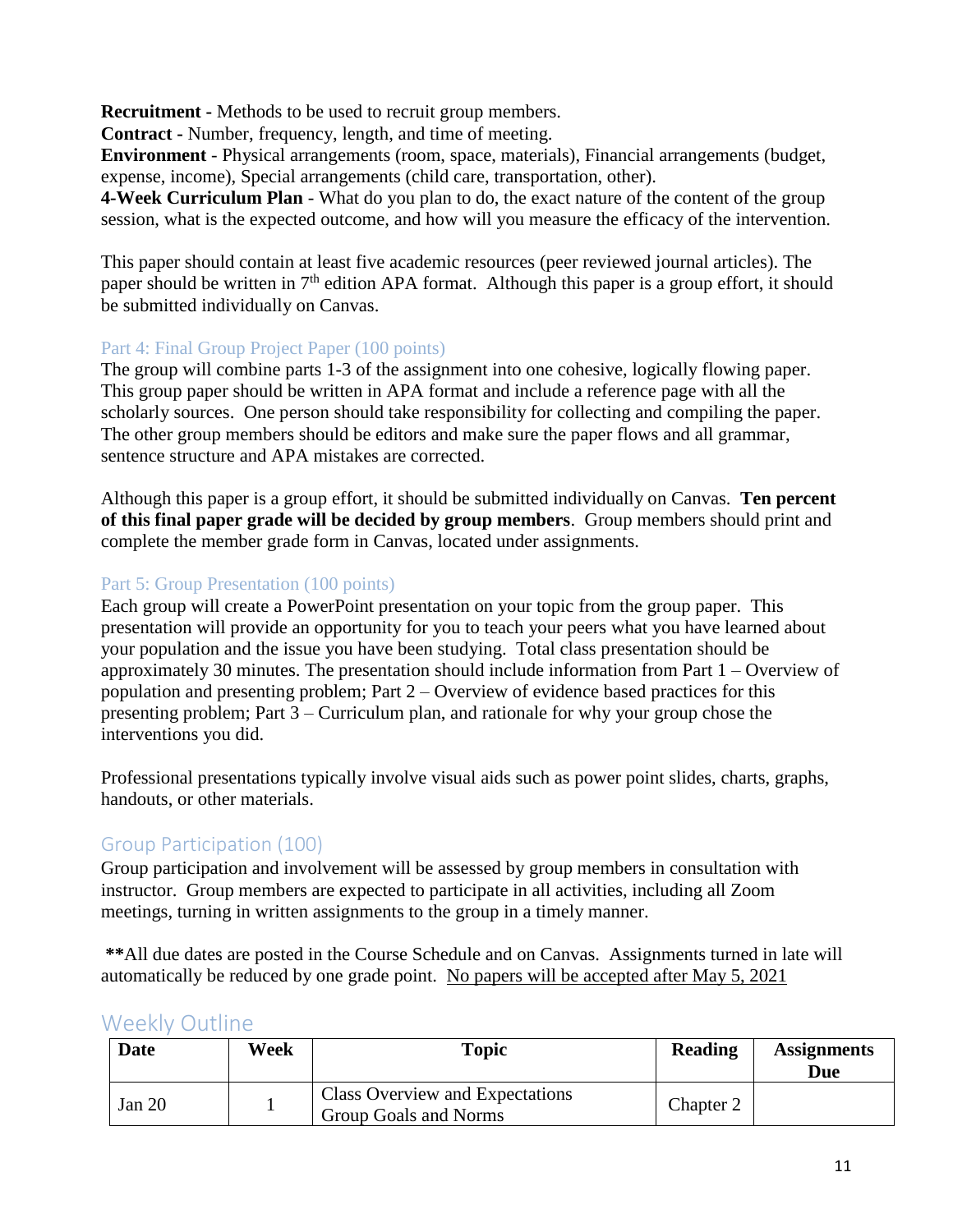|          |                | Meet with Small Groups - pick topic and<br>schedule for MBSR                                                                               |                     |                                                                      |
|----------|----------------|--------------------------------------------------------------------------------------------------------------------------------------------|---------------------|----------------------------------------------------------------------|
| Jan 27   | $\overline{2}$ | Lecture: Group Development                                                                                                                 | Ch.1                | Quiz 1: Ch.1                                                         |
| Feb. 3   | $\overline{3}$ | Lecture: Group Dynamics - Leadership<br>Group Facilitation Exercise - MBSR 1<br>Meet with Small Group for Project                          | Ch.3                | Quiz 2: Ch. 3                                                        |
| Feb. 10  | $\overline{4}$ | <b>Lecture: Conflict Resolution</b><br>Group Facilitation Exercise - MBSR 2<br>Meet with Small Group for Project                           | Ch. 4 p.<br>122-137 | Quiz 3: Ch. 4<br>Journal 1                                           |
| Feb.17   | 5              | Lecture: Verbal and Non-verbal<br><b>Communication Groups</b><br>Group Facilitation Exercise - MBSR 3<br>Meet with Small Group for Project | Ch. 5               | <b>Group Project</b><br>Part 1<br>Quiz 4: Ch. 5<br>Journal 2         |
| Feb. 24  | 6              | Lecture: Task Groups<br>Group Facilitation Exercise - MBSR 4<br>Meet with Small Group for Project                                          | Ch.6                | Quiz 5: Ch. 6<br>Journal 3                                           |
| March 3  | $\overline{7}$ | Lecture: Treatment Groups.<br>Group Facilitation Exercise - MBSR 5<br>Meet with Small Group for Project                                    | Ch. 12              | Quiz 6: Ch. 12<br>Journal 4                                          |
| March 10 | 8              | Lecture: Social Work with Families<br>Group Facilitation Exercise - MBSR 6<br>Meet with Small Group for Project                            | Ch. 9               | <b>Group Project</b><br>Part 2<br>Quiz 7: Ch. 9<br>Journal 5         |
| March 17 | 9              | Lecture: Self-Help Groups<br>Group Facilitation Exercise - MBSR 7<br>Meet with Small Group for Project                                     | Ch.8                | <b>Community</b><br><b>Group Paper</b><br>Quiz 8: Ch. 8<br>Journal 6 |
| March 24 | 10             | <b>Lecture: Educational Groups</b><br>Group Facilitation Exercise - MBSR 8<br>Meet with Small Group for Project                            | Ch. 11              | Quiz 9: Ch. 11<br>Journal 7                                          |
| March 31 | 11             | <b>Spring Break</b>                                                                                                                        |                     |                                                                      |
| April 7  | 12             | Lecture: Termination & Evaluation<br>Group Facilitation Exercise - MBSR 9<br>Meet with Small Group for Project                             | Ch. 14              | <b>Group Project</b><br>Part 3<br>Quiz 10: Ch. 14<br>Journal 8       |
| April 14 | 13             | Module 3<br>Lecture: Reality Therapy<br>Group Facilitation Exercise - MBSR 10<br>Meet with Small Group for Project                         |                     | Journal 9                                                            |
| April 21 | 14             | <b>Family Group Presentations</b>                                                                                                          |                     | Journal 10<br>Group<br><b>Presentation</b>                           |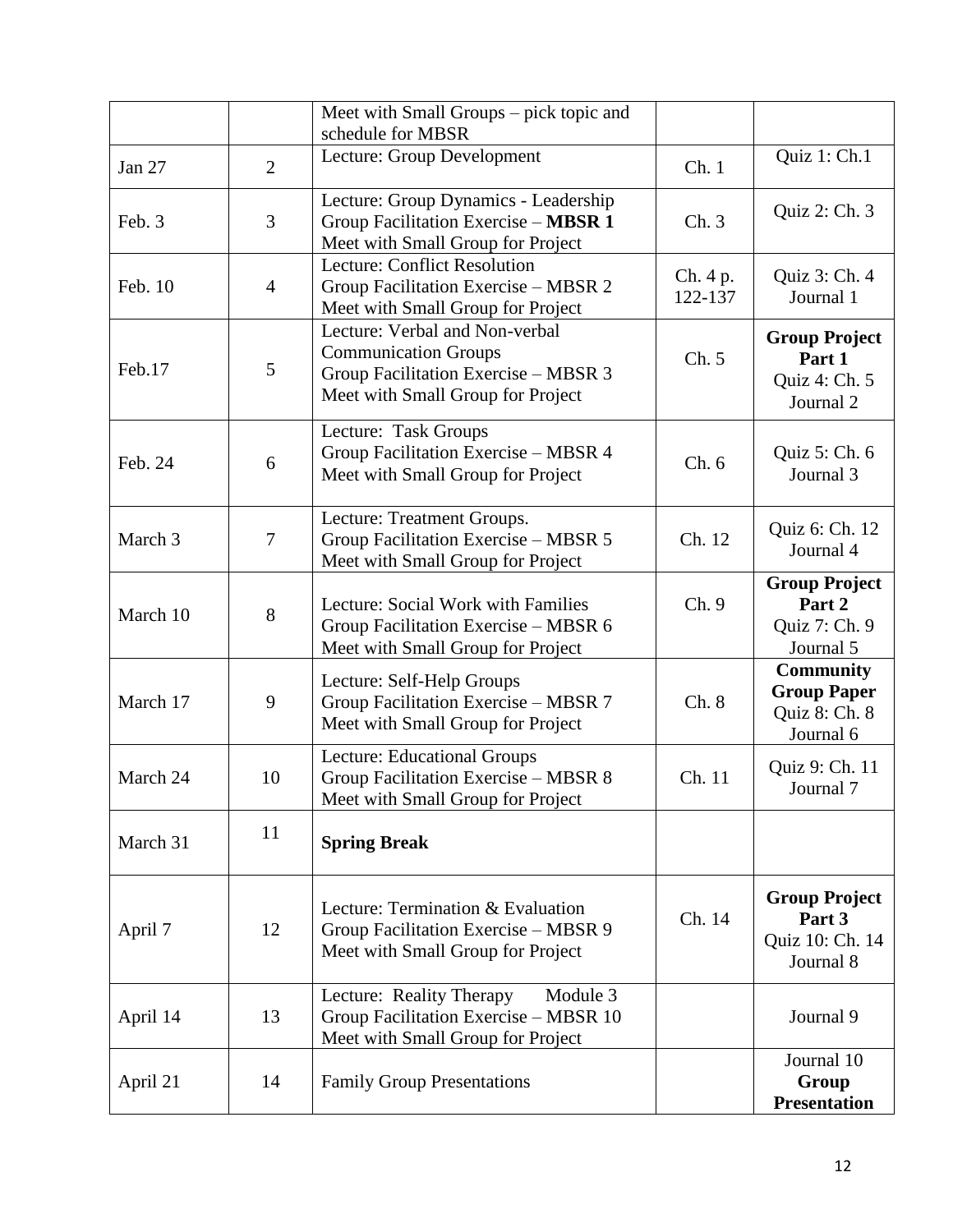| April 28 |    | <b>Family Group Presentations</b>                | Group<br><b>Presentation</b>                        |
|----------|----|--------------------------------------------------|-----------------------------------------------------|
| May 5    | 15 | Group<br><b>Evaluations</b>                      | <b>Evaluation</b><br>Form<br>Group<br>Participation |
| May $12$ | 16 | Summing it up and finishing up group<br>project. | <b>Group Project</b><br>Part 4                      |

**This syllabus constitutes a contract between the professor and the students. Terms in this syllabus may be subject to change in order to accommodate unforeseen events/concerns, and promote flexibility in learning and teaching. Such changes will be discussed openly in class and students will be informed of them in a timely fashion.**

#### **Additional References**

- American Psychological Association. (2010). *Publication manual of the American Psychological Association.* American Psychological Association.
- Ashford, J.B., Lecroy, C.W., & Lortie,, K.L. (2009). *Human behavior in the social environment*  (4th ed.). Brooks/Cole.
- Baker, R. (2003). *Social work dictionary* (5<sup>th</sup> ed.). NASW Press.
- Bender, K., Furman, R., Rowan, D. (2009). *An experiential approach to group work.* Lyceum Books Inc.
- Congress, E., Gonzalez, M. (2012) *Multicultural perspectives in social work practice* (3rd ed.). Springer Publishing Company, LLC.
- Corey, G, Corey, M, Callanan, P., Russell, J. (2004). Group techniques (3<sup>rd</sup> ed.). Brooks/Cole.
- Corey, M. & Corey, G. (2013). *Groups: Process and practice* (9<sup>th</sup> ed.). Brooks/Cole.
- Dunst, C.J., Trivette, C.M., & Deal, A.G. (1995). *Supporting & strengthening families: methods,*  strategies and practices (2<sup>nd</sup> ed.). Brookline Books.
- Doyle, O., Miller, S. and F. Mirza (2009). Ethical decision-making in social work: exploring personal and professional values. *Journal of Social Work Values and Ethics*, 6 (1).
- Gitterman, A. & Shulman, L. (2005). *Mutual aid groups and the life cycle* (3<sup>rd</sup> ed.). F.E. Peacock.
- Hepworth, D. H., Rooney, R. H. & Larsen, J. (2010). *Direct Social Work practice: Theory and*  skills. (8<sup>th</sup> ed.). Thomson.
- Hill, Shirley A. (2012). *Families: A social class perspective*. Sage Publications, Inc.
- Hirsch, E.D., Jr., Kett, J.F., & Trefil, J. (2002). *The new dictionary of cultural literacy*. Houghton Mifflin Co.

Jacobs, E. E., Masson, R. l., & Harvill, R. L. (2006). *Group counseling* (5<sup>th</sup> ed.). Thomson.

- Johnson, D., Johnson F. (2012). *Joining together: group theory and group skills* (11<sup>th</sup> ed.). Pearson.
- National Association of Social Workers (2008). *Encyclopedia of social work* (20<sup>th</sup>ed.). NASW Press.
- NASW (1999). Code of Ethics. Washington, D.C.: National Association of Social Workers.
- Payne, M. (2005). *Modern social work theory* (3<sup>rd</sup> ed.). Lyceum Books.
- Reamer, F. (2006). *Ethical standards in social work* (2nd ed.). NASW Press.